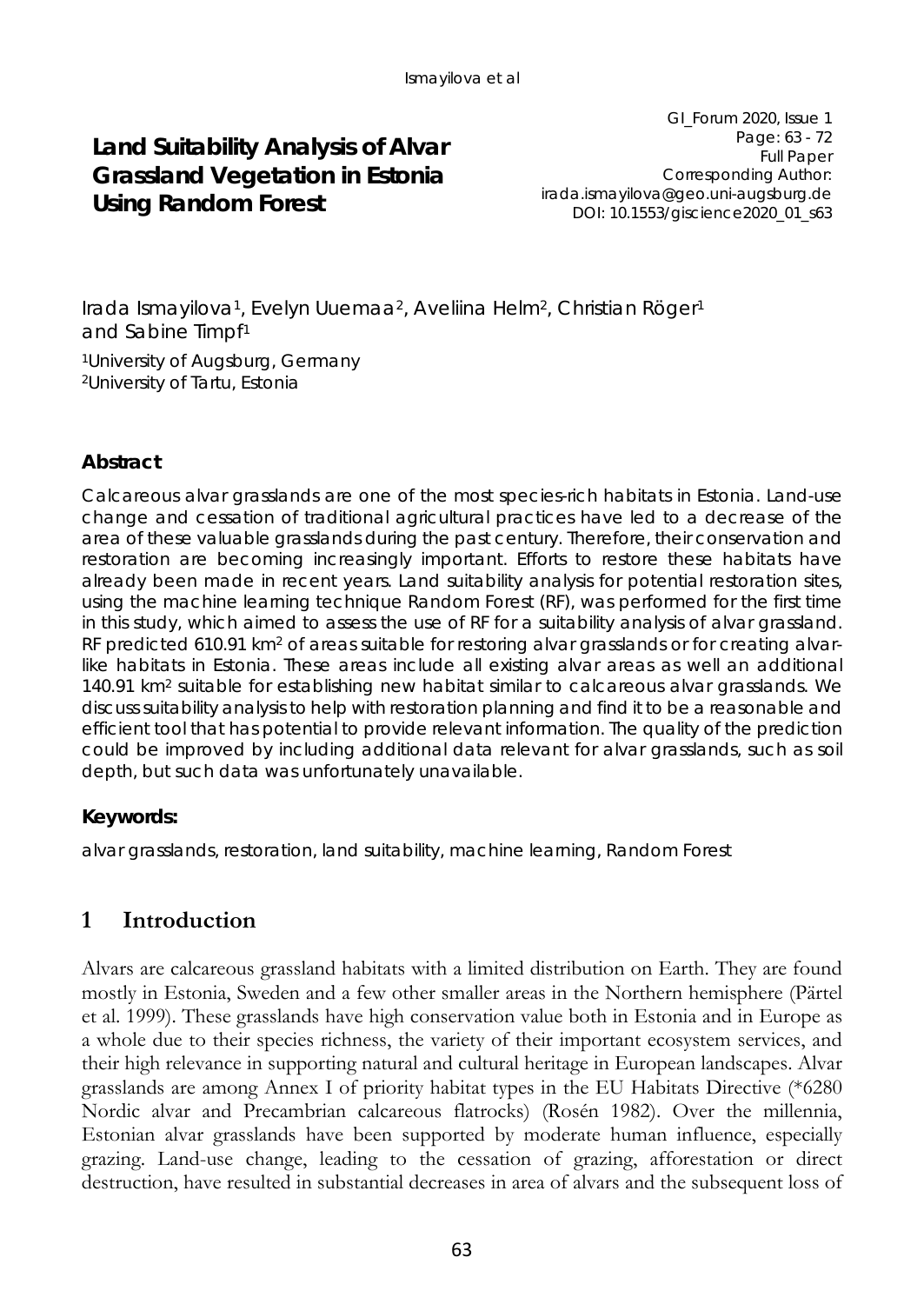their species richness (Helm, Hanski & Pärtel 2006). The current distribution of alvar grasslands is shown in Figure 1.

Considering their high conservation value and position among priority habitat types in the Natura 2000 network, alvar grasslands as well as other types of dry calcareous grassland are in urgent need of restoration and more effective conservation (Helm, Urbas & Pärtel 2007). The most recent restoration work has focused on shrub clearance and the removal of other unwanted vegetation in long-abandoned or afforested alvar grasslands, with the aim of restoring original alvars (Holm 2019, Helm 2019). One managerial measure would be to look for suitable areas where new alvar-like habitats could be created.



**Figure 1:** Distribution of alvar grasslands in Estonia

From 2014 to 2019, ca 2,500 ha of overgrown alvar grasslands were restored in western Estonia as part of the LIFE to Alvars project (Holm 2019). This as well as other grassland restoration projects have focused solely on historical grassland areas that have been degraded by becoming overgrown with trees and shrubs. However, for future restoration planning it would be helpful to identify all potential regions where grassland restoration or the creation of new grassland areas would be environmentally feasible.

Land suitability analysis is one of the most frequently used techniques in environmental management and the planning of habitat restoration. For example, Novak and Short (2000) performed a suitability analysis for eelgrass meadows on Plum Island. Hunter et al. (2016) carried out a restoration suitability assessment for swamps in order to safeguard and improve the provision of important ecosystem services. However, land suitability analysis for alvar grasslands in Estonia has not been performed so far. Therefore, this study aims to identify potentially suitable areas of alvar grassland for restoration or for the creation of alvar-like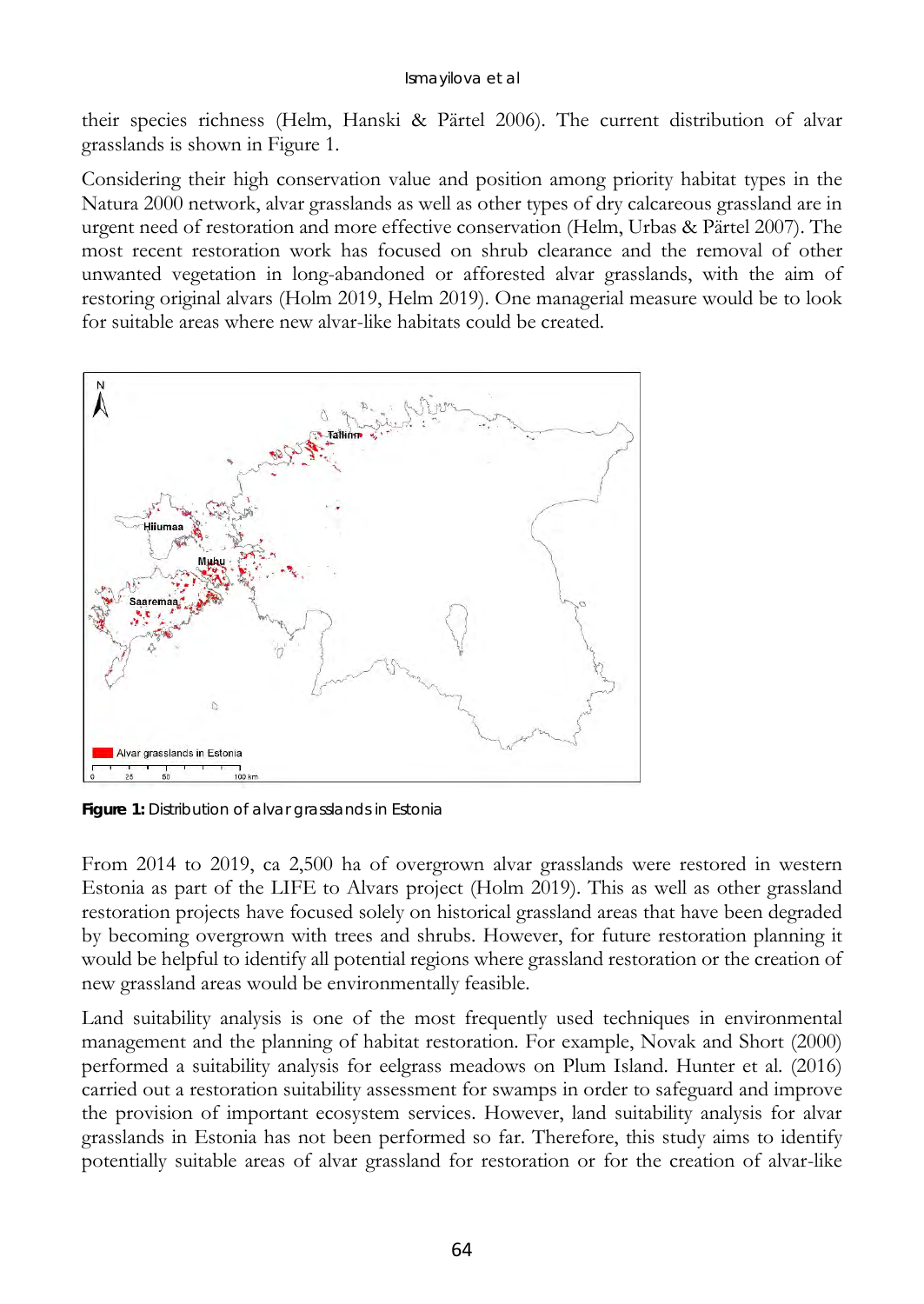habitats. We use a method from machine learning, called Random Forest (RF), because of the limitations of available datasets relating specifically to alvar grasslands and yet a large amount of data to process. The literature on RF confirms that it is timesaving for handling large amounts of data and capable of highly accurate predictions. Our analysis covers the whole of Estonia.

## **2 Random Forest method**

Machine learning methods are becoming increasingly popular in land suitability analysis thanks to their ability to deal with complex relationships between predictor variables, robustness in managing big and noisy data, and being economical in terms of time required (Lahssini et al. 2015). RF, as proposed by Breiman (2001, p. 6), is "a classifier consisting of a collection of tree-structured classifiers  $\{h(x,\Theta k)$ , k=1, ...} where the  $\{\Theta k\}$  are independent identically distributed random vectors and each tree casts a unit vote for the most popular class at input x". This method is an extension of classification and regression trees and uses the Classification and Regression tree algorithms (CART). The classification algorithm is used when aiming to predict categorical values or labels; the regression algorithm is used when aiming for numerical predictions (Strecht et al. 2015). RF can be described as trees where branches are formed by answers to yes/no questions and are not pruned (but can be). Each tree in the forest is constructed using bootstrap samples from the original dataset. It uses a random selection of explanatory variables or factors to split the tree at nodes.

The goal of RF is to identify the best model to analyse the relationship between dependent and independent variables (Friedman and Meulmann, 2003). In order to evaluate how good the RF model is, the data needs to be split into two parts: training and testing data. This helps to evaluate the performance of the algorithm for the chosen problem by training one sample of data and validating it using the test sample. RF, in both classification and regression models, also provides a measure of the importance of a variable based on the contribution of the variable to the model at each node and each tree where it appears. Another estimated value that can be obtained from the model is the Out Of Bag (OOB) score, an average error of prediction of out of bag samples (samples that do not appear in bootstrap samples (Breiman 2001). RF has also proved to be a suitable method when there is a correlation between the variables involved in the analysis (Georgian et al. 2019).

Several machine learning techniques have already been incorporated into land suitability analysis. For instance, Wen et. al. (2009) used classification and regression trees to investigate hydrological requirements of the river Red, while Park et al. (2003) applied an artificial neural network to predict aquatic insect species. Landscape configuration and habitat suitability were analysed by Holzkaemper et al. (2006) using genetic and simulated annealing algorithms. However, many studies have shown that RF most often attains the best predictive performance (Garzon et al. 2006). Lahssini et al. (2015) and Vincenzi et al. (2011) used RF to detect cork oak suitability and *Ruditapes philippinarum*'s potential spatial distribution assessment respectively. The probability of correct predictions in both studies was more than 90%.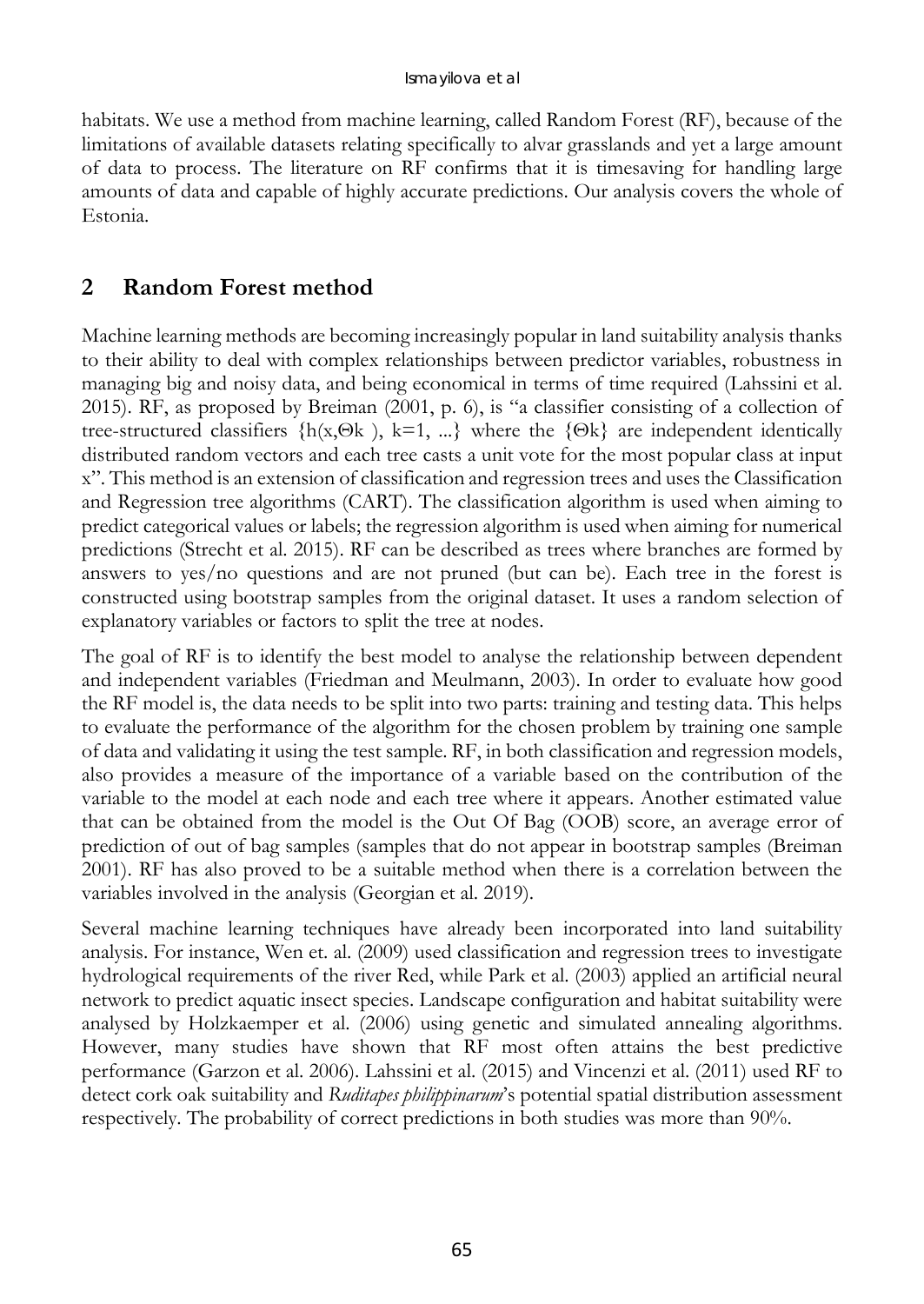## **3 Using Random Forest to Predict Suitability for Alvar grasslands**

We predicted the probability of the suitability of areas throughout Estonia for restoration of alvar grassland or for the creation of alvar-like habitats. In stage one, we focused on defining environmental variables and extracting predictor variables. In the second stage, we used the Scikit-Learn library in Python for the prediction of suitability and defined the most suitable probability threshold for the given question. Results were visualized, and were examined for reliability by experts in the department botany at the University of Tartu (UT).

## **3.1 Choosing environmental predictors**

The main data sources used in this work were the Estonian Soil Database (ESD), a LiDARbased Digital Elevation Model (DEM), and the Estonian Geological Database. From these datasets, we chose eight predictor variables for further use.

The occurrence of alvar grasslands is limited to three main bedrocks: Silurian, Ordovician, and to a lesser extent Cambrian (Pärtel et al. 1999). Bedrock is considered the most important predictor variable in identifying suitable areas for alvar grassland. Alvar-type vegetation occurs only on thin and calcareous soils. Usually the soil depth over the bedrock is less than 20 cm, and in some alvars it is even less than 5cm (Pärtel et al. 1999). Therefore, we extracted soiltype and soil-texture information from the ESD. Since soil silt, soil sand and soil rock content describe soil state and condition, they were also used as predictor variables. No concrete example of a correlation between the slope of terrain, Topographic Wetness Index (TWI) and alvar-like vegetation in Estonia has been established. However, prior statistical analysis of available datasets showed that slope and TWI values under alvar grasslands are always within a certain range. Therefore, we considered using slope and TWI as further predictor variables to ensure higher information gain for the RF models. A DEM with 1 m resolution was used to calculate slope and TWI. The datasets, their sources, and the predictor variables involved in the suitability analysis are shown in Table 1.

| Datasets            | Source                     | Predictor variables (data type) |  |
|---------------------|----------------------------|---------------------------------|--|
|                     | Estonian Land Board        | Soil type (categorical)         |  |
| Soil Database       | &<br>Kmoch et. al., (2019) | Soil texture (categorical)      |  |
|                     |                            | Soil silt content (numerical)   |  |
|                     |                            | Soil sand content (numerical)   |  |
|                     |                            | Soil rock content (numerical)   |  |
|                     | Estonian Land Board        | Slope (numerical)               |  |
| DEM                 |                            | TWI (numerical)                 |  |
| Geological Database | Estonian Land Board        | Bedrocks (categorical)          |  |

**Table 1:** Environmental datasets and variables used in land-use suitability predictions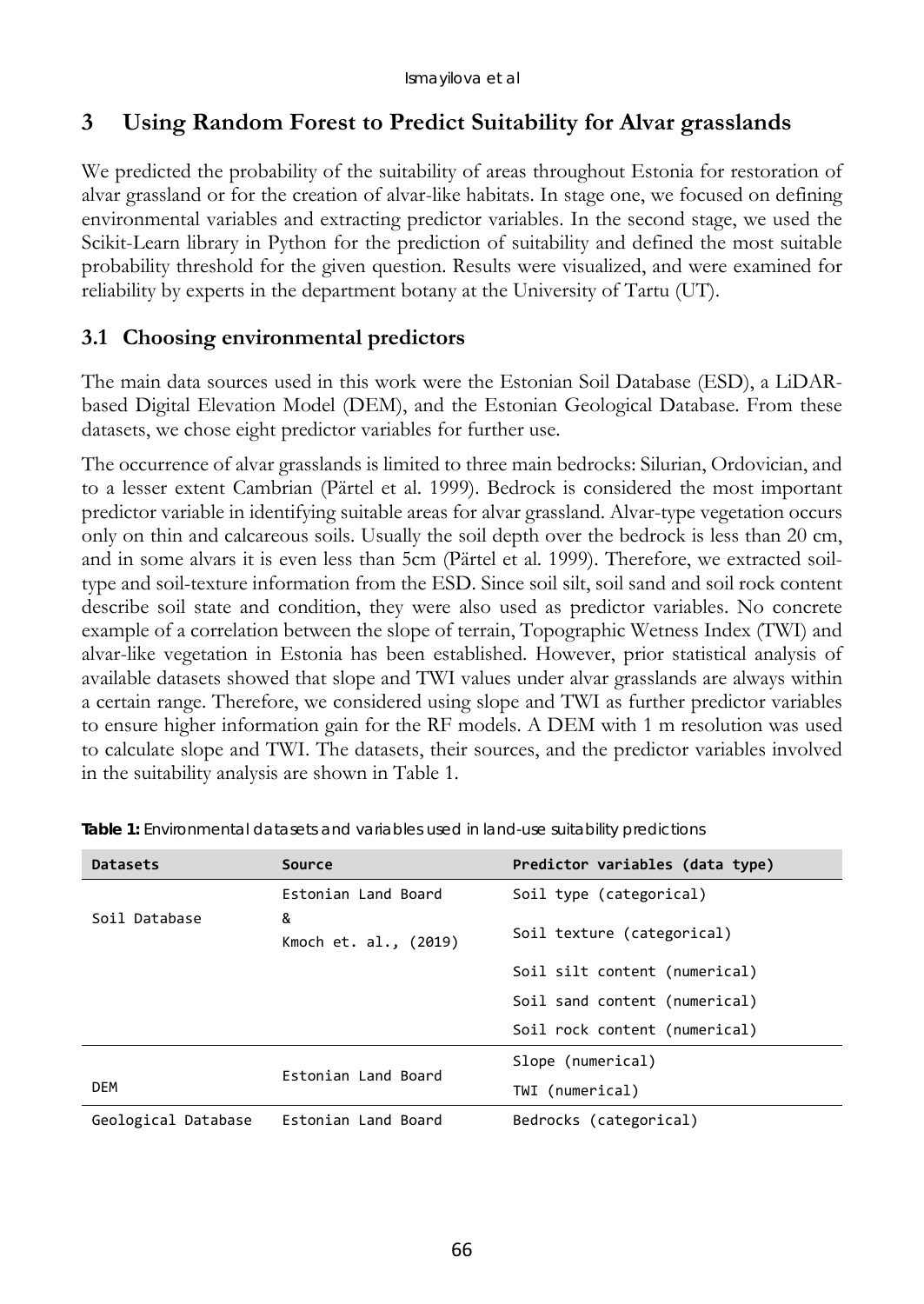Data for the location of Alvar grasslands in Estonia was provided by the Botany Department of UT, in the form of two datasets. One of the two contained the most recent alvar grassland distribution information available for Estonia. This dataset is a product of the survey of the Estonian Semi-Natural Community Conservation (2000–2010) and alvar distribution mapping based on the Estonian state-run database EELIS. The second dataset is a result of the Estonian vegetation mapping from 1930 to 1950 and was helpful to understand the historical distribution of alvars. We merged these datasets to create a single one in which we assigned "1" to all areas indicating presence of alvar grasslands. For absence data, we generated random points in the areas outside of alvar grasslands with suitable bedrocks. The absence of alvar grasslands was indicated by "0".

In order to assure identical extent, cell size and coordinate systems for the suitability analysis, pre-processing of layers was carried out in ArcGIS. This step resulted in one big joint database, with 41,657 objects indicating presence ("1") and absence ("0") of alvar grasslands and containing predictor variables.

## **3.2 Suitability modelling using Random Forest**

In order to identify suitable areas using RF, a list of variables (predictors), summarized in Table 1, was used. As a first step, we did one-hot encoding for categorical variables. We then created five models with different combinations of predictor variables in order to find the most suitable combination. As part of the general procedure, we split the data into training and test sets. There is no information available on which proportions for splitting the data work best, but in many similar studies, datasets have been divided into 60/40 or 70/30 ratios. We therefore used both these ratios and chose the better option (Table 2). The target variable in the training phase was the alvar grassland presence or absence data. In order to assess the performance of the trained model (how well it can recognize alvars), test sets were used. Using the "RandomizedSearcCV" function from the scikit-learn library in Python, we aimed to define the best set of parameters (e.g. n\_estimators, max\_depth).

We estimated the accuracy of the models using the R-squared value and OOB Error estimate produced by k-fold cross-validation with 3-fold. Using the best model parameters from the hyperparameter tuning process and the dataset covering the whole of Estonia (alvar grassland vegetation presence or absence was excluded), we fitted the RF model and obtained continuous values between 0 and 1 representing the probability of suitability. In order to convert the values into binary maps, we had to identify the threshold above which the areas were most suitable, and below which areas had low suitability or were unsuitable. Because of the nature of the analysis, we set the suitability threshold after examining the results.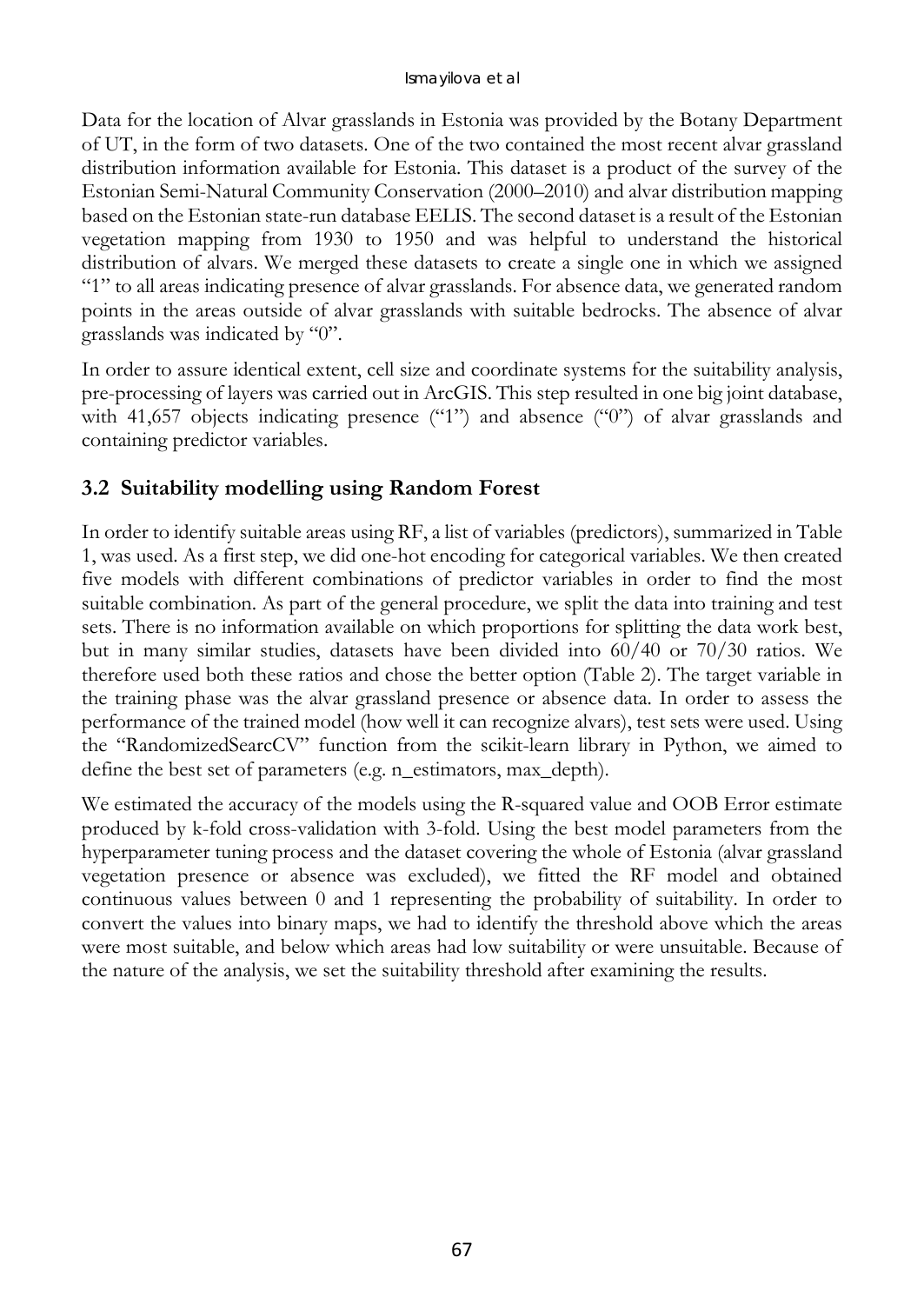|  |  |  |  |  | Table 2: RF Models with different combinations of predictor variables and split options |  |  |  |  |  |
|--|--|--|--|--|-----------------------------------------------------------------------------------------|--|--|--|--|--|
|--|--|--|--|--|-----------------------------------------------------------------------------------------|--|--|--|--|--|

| Base set of predictor variables used in training/test models                                             | Split options             |
|----------------------------------------------------------------------------------------------------------|---------------------------|
| [Model 1]<br>Soil type, Soil texture, Soil clay, Soil silt, Soil sand, Soil<br>rock, Slope, TWI, Bedrock |                           |
| [Model 2]<br>Soil type, Soil clay, Soil silt, Soil sand, Soil rock, Slope, TWI,<br>Bedrock               | [Split option 1]<br>60/40 |
| [Model 3]<br>Soil type, Soil texture, Slope, TWI, Bedrock                                                | &<br>[Split option 2]     |
| [Model 4]<br>Soil texture, Soil clay, Soil silt, Soil sand, Soil rock, Slope,<br>TWI, Bedrock            | 70/30                     |
| [Model 5]<br>Soil type, Soil texture, Soil clay, Soil silt, Soil sand, Soil<br>rock, Slope, TWI          |                           |

#### **4 Results of the suitability analysis**

Once all the models had been run, their prediction statistics were checked and R2 values and OOB scores were examined. The results are shown in Table 3.

| Variant | Split option $R^2$ score |        | OOB score |
|---------|--------------------------|--------|-----------|
| Model 1 | 1                        | 0.7617 | 0.75438   |
| Model 2 | 1                        | 0.7457 | 0.74309   |
| Model 3 | 1                        | 0.7888 | 0.75424   |
| Model 4 | 1                        | 0.7783 | 0.77606   |
| Model 5 | 1                        | 0.7631 | 0.76548   |
| Model 1 | $\mathcal{P}$            | 0.7756 | 0.77503   |
| Model 2 | 2                        | 0.7884 | 0.79678   |
| Model 3 | $\mathcal{P}$            | 0.7919 | 0.79670   |
| Model 4 | $\mathcal{P}$            | 0.7861 | 0.79668   |
| Model 5 | $\mathcal{P}$            | 0.6692 | 0.68487   |

**Table 3:** R-squared and OOB scores for individual RF models

Table 3 shows R2 and OOB scores for different model variations. There were almost no differences between these figures across all models. Only one model (Model 5) stood out slightly from the rest. It contained soil type, soil texture, slope, TWI and bedrock as predictor variables. Further, split option 2 (70/30) was chosen as suitable for alvar grassland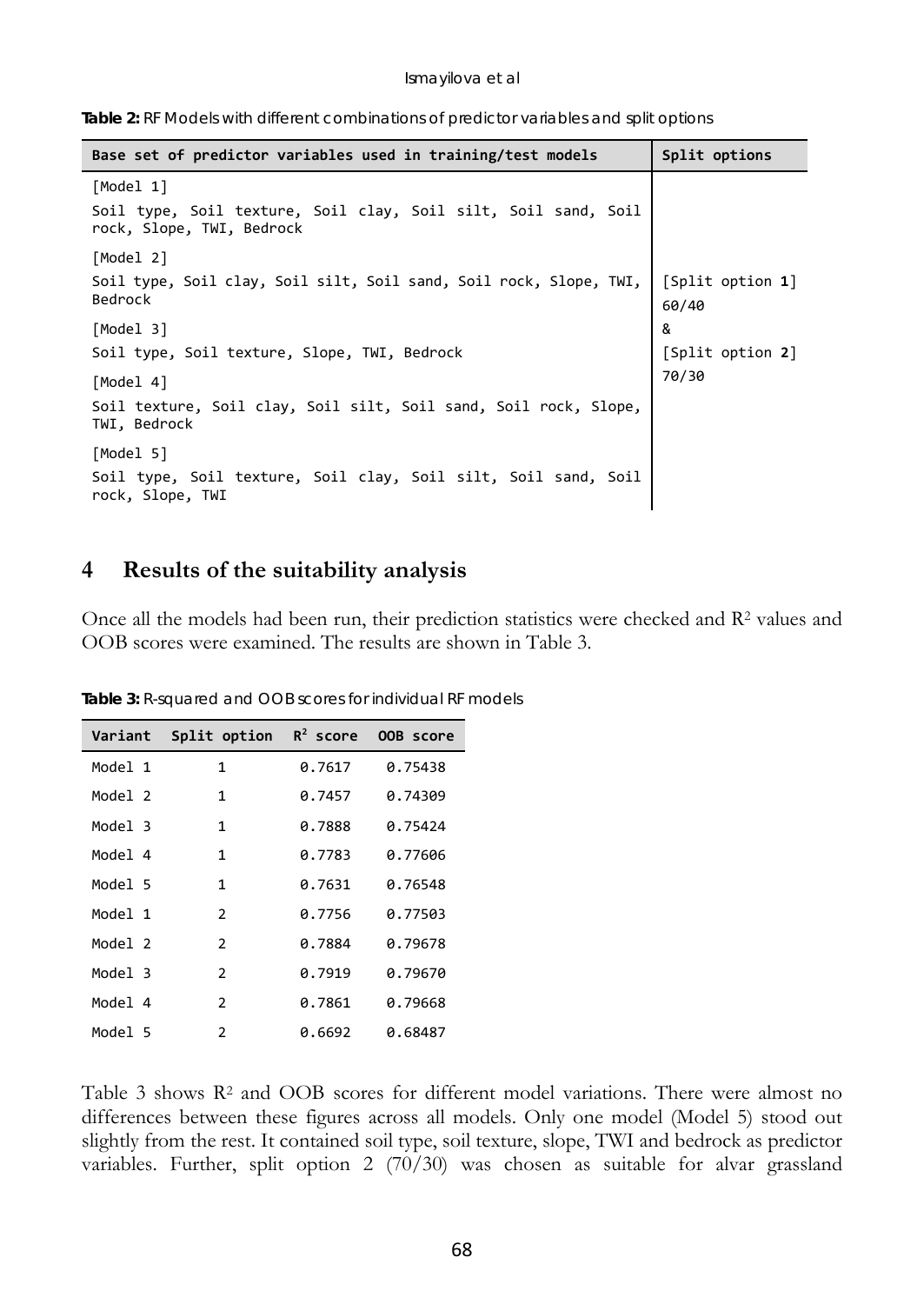#### Ismayilova et al

identification. The accuracy of the selected model was  $0.79$  and  $0.8$  for the R<sup>2</sup> and OOB scores respectively. This means that RF has a useful prediction capability. We also checked which predictor variables contribute the most to the information gain of the RF model, and to what extent the accuracy will decrease if a certain variable is removed from the model. We used a Mean Decrease in Accuracy metric which was calculated via the permutation feature importance algorithm (rfpimp; Breiman 2001). The results are shown in Figure 2. In the chosen model, bedrock was the most important predictor while TWI was the least important.



**Figure 2**: Importance of each variable in the final RF model

The predicted occurrence ranges from 0.04 to 0.884%. Therefore, probability of more than 80% was considered highly suitable; probability of less than 80% was considered unsuitable or of low suitability for alvar grasslands. The aim was to find suitable areas with very high probability, and therefore a high threshold was selected.

Of all the suitable areas for alvar grasslands, 45% are currently forests, 34% are croplands, and 11% are grasslands, as shown in Table 4.

| Land use  | Areal percentage (%) |
|-----------|----------------------|
| Forest    | 44.94                |
| Cropland  | 33.49                |
| Grassland | 11.02                |
| Other     | 6.66                 |
| Shrubland | 2.32                 |
| Urban     | 1.14                 |
| Wetland   | 0.34                 |
| Water     | 0.09                 |

**Table 4:** Actual land use of the areas predicted to be suitable for alvar grassland restoration using RF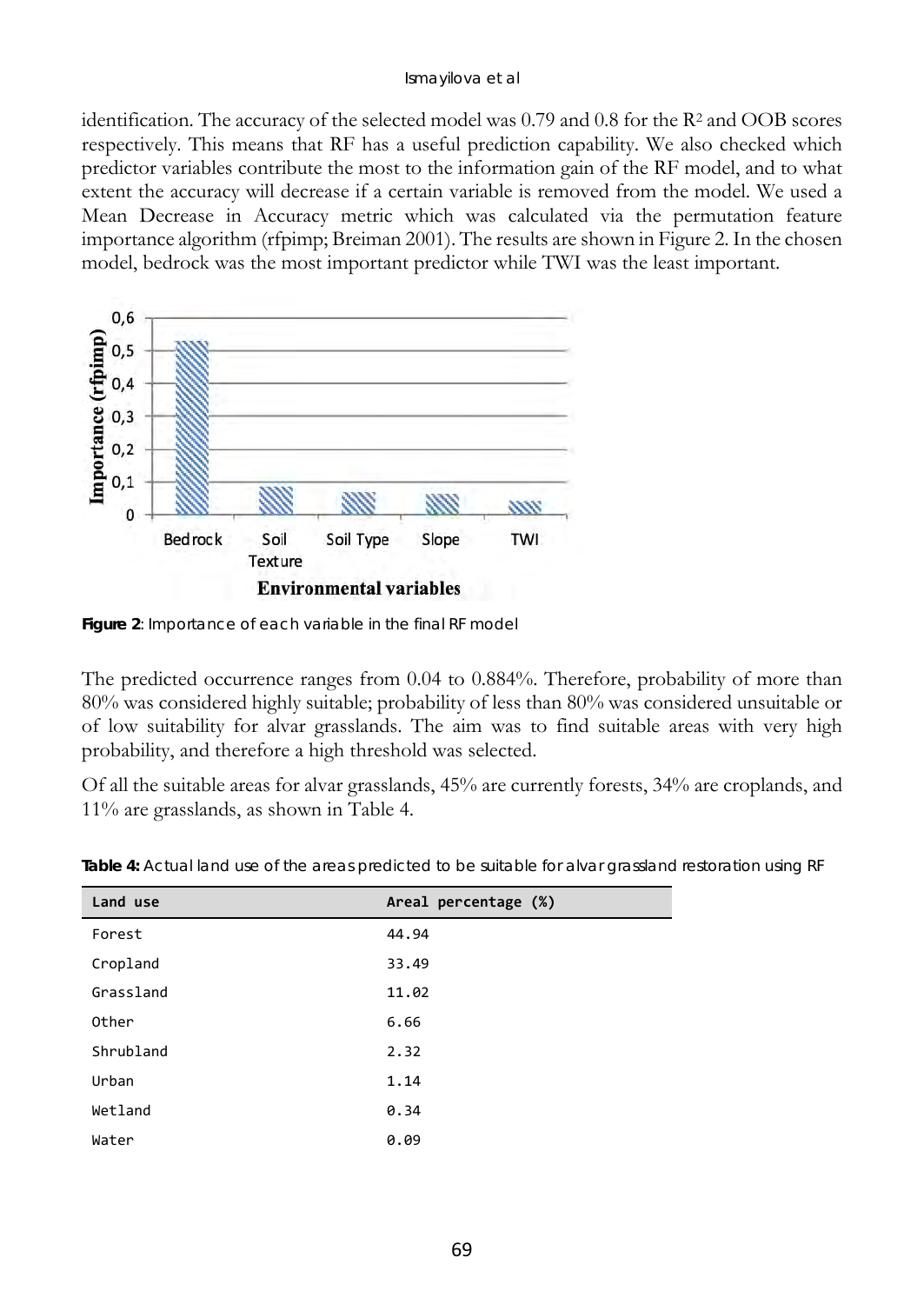The final result of our analysis is illustrated in Figure 3. RF predicts a total of 610.91 km<sup>2</sup> where currently no alvar grasslands exist. Out of those, 470 km2 were once alvar grasslands. The most suitable areas for alvar grassland restoration in Estonia are in the western islands (Saaremaa, Muhu, Hiiumaa), and north-western and northern inland areas. Low suitability or unsuitable areas fall in southern Estonia.



**Figure 3:** Results of the RF model for highly suitable and less suitable areas for alvar grassland restoration or creation of alvar-like habitats

## **5 Discussion and Conclusions**

In this study, we predicted the potential occurrence of alvar grassland vegetation in Estonia. Limited distribution of these grasslands in Estonia and the small number of environmental variables that characterize alvar grasslands in Estonia makes the suitability analysis very challenging. Our case study shows that RF is a suitable method for finding these areas. It has the ability to learn by itself from the available data (in this case, current locations of alvar grasslands and their properties) and make predictions based solely on data – i.e. without human constraints such as the need for expert knowledge. Compared to other well-known methods such as Multi Criteria Decision Making (MCDM), this reduces massively the time spent preparing the data prior to performing land suitability analysis. Thus, RF is used in many studies dealing with land suitability analysis. Our model performs well, with an accuracy of 80%. Experts in the Botany Department at the University of Tartu, Estonia, confirmed our results. Similar studies applied to other areas and land suitability types such as Garzon et al. (2006) reach an accuracy of 90% or even higher. We believe that the difference between our accuracy and that reached by similar studies is due to limitations caused mainly by our choice of datasets for the analysis.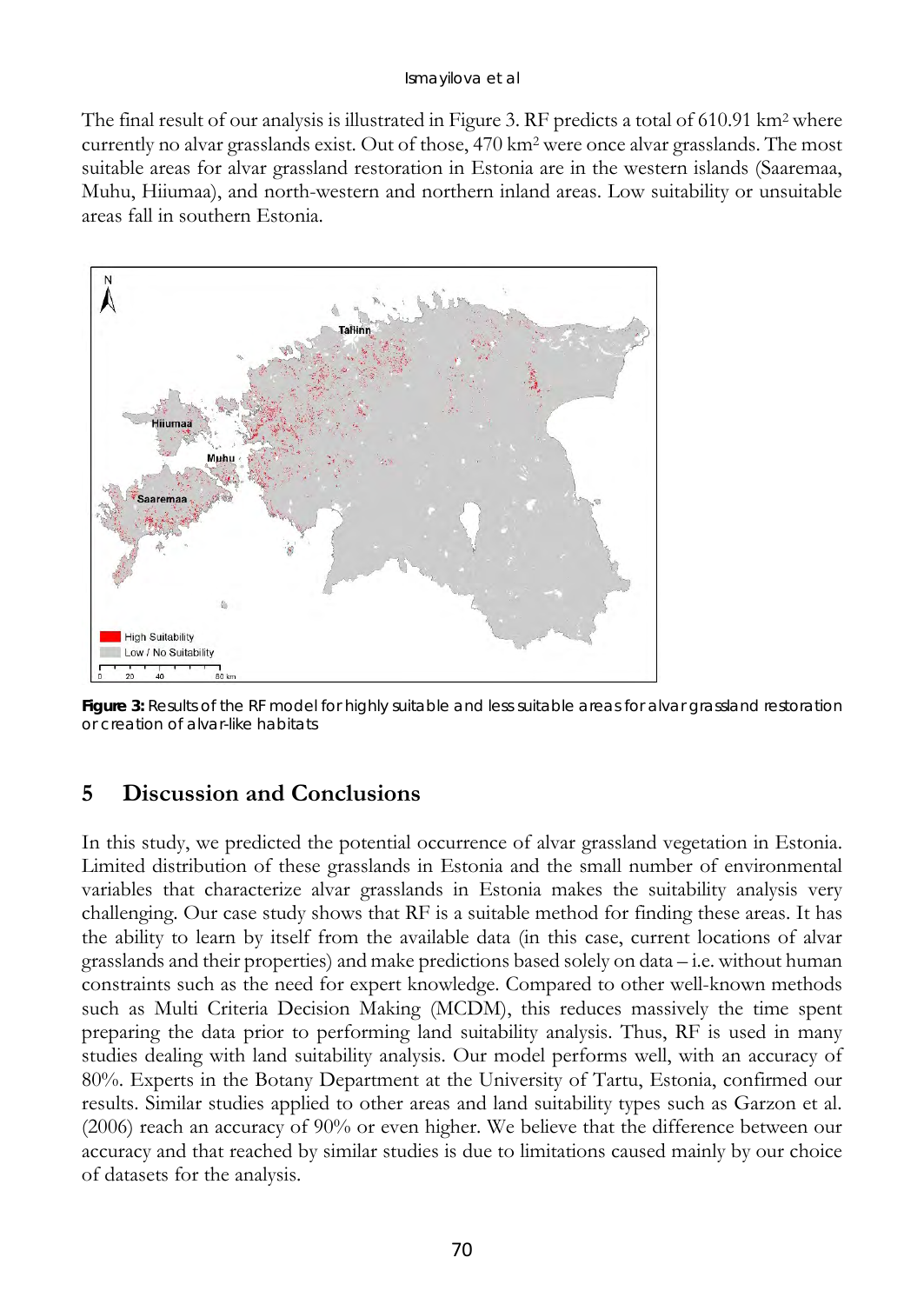We expected bedrock, soil texture and soil type to provide the highest contributions to the final model. The data we use does not contain soil depth information, as this is not (yet) available for the whole of Estonia. Albert (1998) states that alvar grasslands occur on thin soils of no more than 20 centimetres. In our dataset, some areas have an actual soil depth record while others show the depth of a soil profile up to one meter. Additionally, soil pH could not be included in our suitability analysis. Including this information should increase the prediction accuracy.

We conclude that RF is a reliable method for performing land suitability analysis for alvar grasslands. An accuracy of 80% is acceptable considering the limitations of our data. Although other information such as soil depth and soil pH is missing, the datasets used perform well with RF.

Future research will focus on applying other land suitability analysis methods such as MCDM in order to allow a comparison of the results, and on optimizing the choice of datasets. Taking into account factors like soil depth and soil pH will most probably enhance our results. Our goal is to reach an accuracy of 90% or higher.

# **References**

- Albert, D. A., & Kost, M. A. (1998). Natural community abstract for lakeplain wet prairie. *Michigan Natural Features Inventory, Lansing, MI.*
- Breiman, L. (2001). Random forests. *Machine Learning* 45: 5–32
- Friedman, J.H., Meulman, J.J. (2003). Multiple additive regression trees with application in epidemiology. *Statistics in medicine*. 22 (9): 1365–1381
- Garzon, M. B., Blazek, R., Neteler, M., De Dios, R. S., Ollero, H. S., & Furlanello, C. (2006). Predicting habitat suitability with machine learning models: the potential area of Pinus sylvestris L. in the Iberian Peninsula. *Ecological modelling*, 197(3-4), 383-393.
- Georgian, S., Anderson, O., Rowden, A. (2019). Ensemble habitat suitability modelling of vulnerable marine ecosystem indicator taxa to inform deep-sea fisheries management in the South Pacific Ocean. *Fisheries Research* 211:256–274
- Helm, A. (2019). Large-scale restoration of Estonian alvar grasslands: im-pact on biodiversity and ecosystem services: Final Report of Action D.1
- Helm, A., Hanski, I., & Pärtel, M. (2006). Slow response of plant species richness to habitat loss and fragmentation. *Ecology Letters* 9: 72–77
- Helm, A., Urbas, P., & Pärtel, M. (2007). Plant diversity and species characteristics of alvar grasslands in Estonia and Sweden. *Acta Pythogeographica Suecica*. 88: 33-42
- Holzkaemper, A., Lausch, A. and Seppelt, R. (2006). Optimizing Landscape Configuration to Enhance Habitat Suitability for Species with Contrasting Habitat Requirements. *Ecological Modelling* 198: 277- 292
- Holm, A. (2019). Life to alvars project: Report of Action C.1
- Hunter, R., Day, J., Shaffer, G., Lane, R.,Englande, A., Reimers, R., Kandalepas, D., Wood, William B., Day, J., Hillmann, E., Bank, E. (2016). Restoration and Management of a Degraded Baldcypress Swamp and Freshwater Marsh in Coastal Louisiana. *Water* 8: 79-101
- Lahssini, S., Lahlaoi, H., Mharzi, H., Bagaram, M., Ponette, Q. (2015). Predicting Cork Oak Suitability in Maˆamora Forest Using Random Forest Algorithm. *Journal of Geographic Information Systems* 7: 202- 210